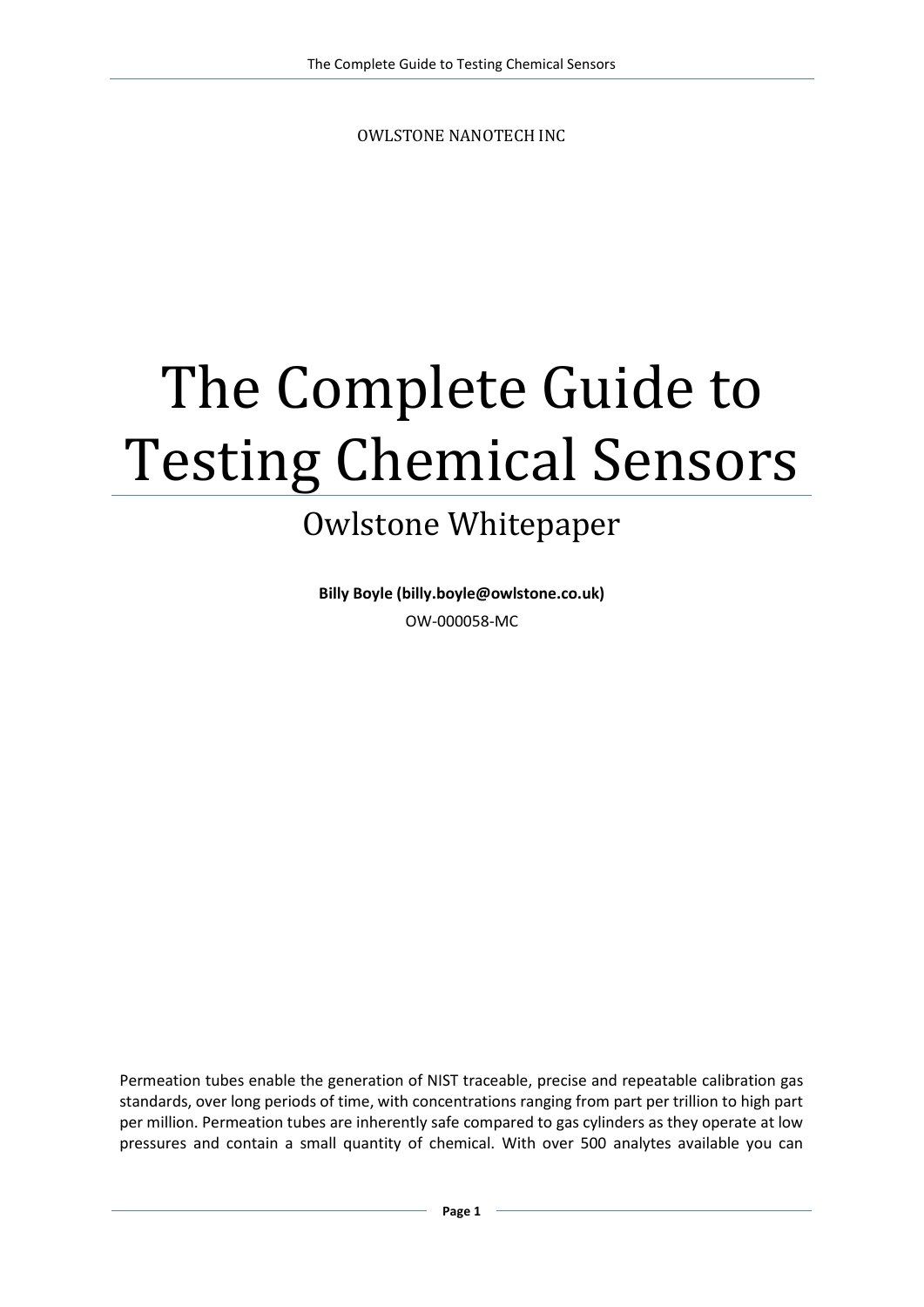generate standards even for applications that are problematic with cylinders, for example, corrosive gases and explosive / chemical warfare simulants.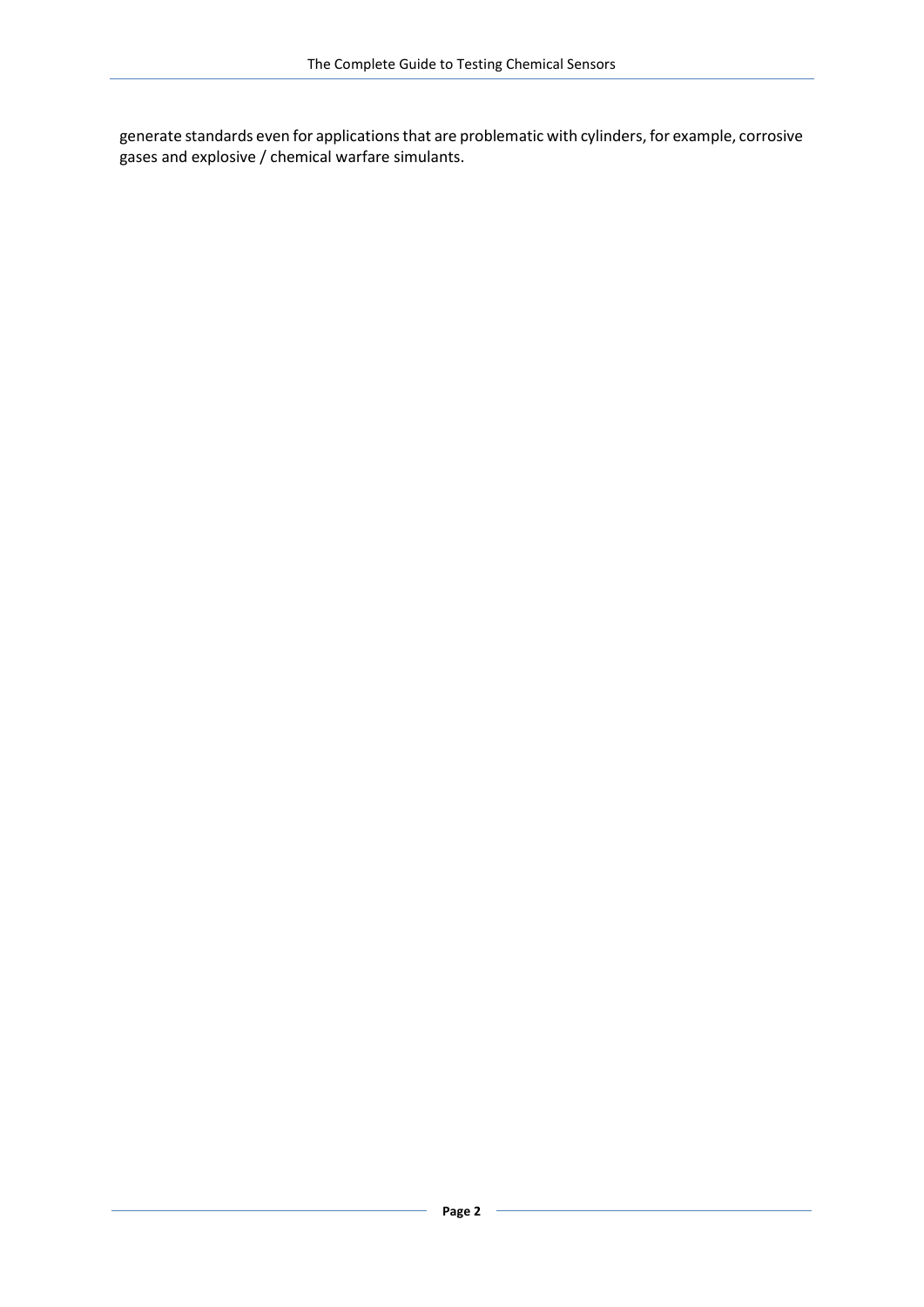### **Contents**

| Adding Precision Humidity with the Owlstone OHG-4 Humidity Generator 5 |  |  |  |  |
|------------------------------------------------------------------------|--|--|--|--|
|                                                                        |  |  |  |  |
|                                                                        |  |  |  |  |
|                                                                        |  |  |  |  |
|                                                                        |  |  |  |  |
|                                                                        |  |  |  |  |
|                                                                        |  |  |  |  |
|                                                                        |  |  |  |  |
|                                                                        |  |  |  |  |
|                                                                        |  |  |  |  |
|                                                                        |  |  |  |  |
|                                                                        |  |  |  |  |
|                                                                        |  |  |  |  |
|                                                                        |  |  |  |  |
|                                                                        |  |  |  |  |
|                                                                        |  |  |  |  |
|                                                                        |  |  |  |  |
|                                                                        |  |  |  |  |
|                                                                        |  |  |  |  |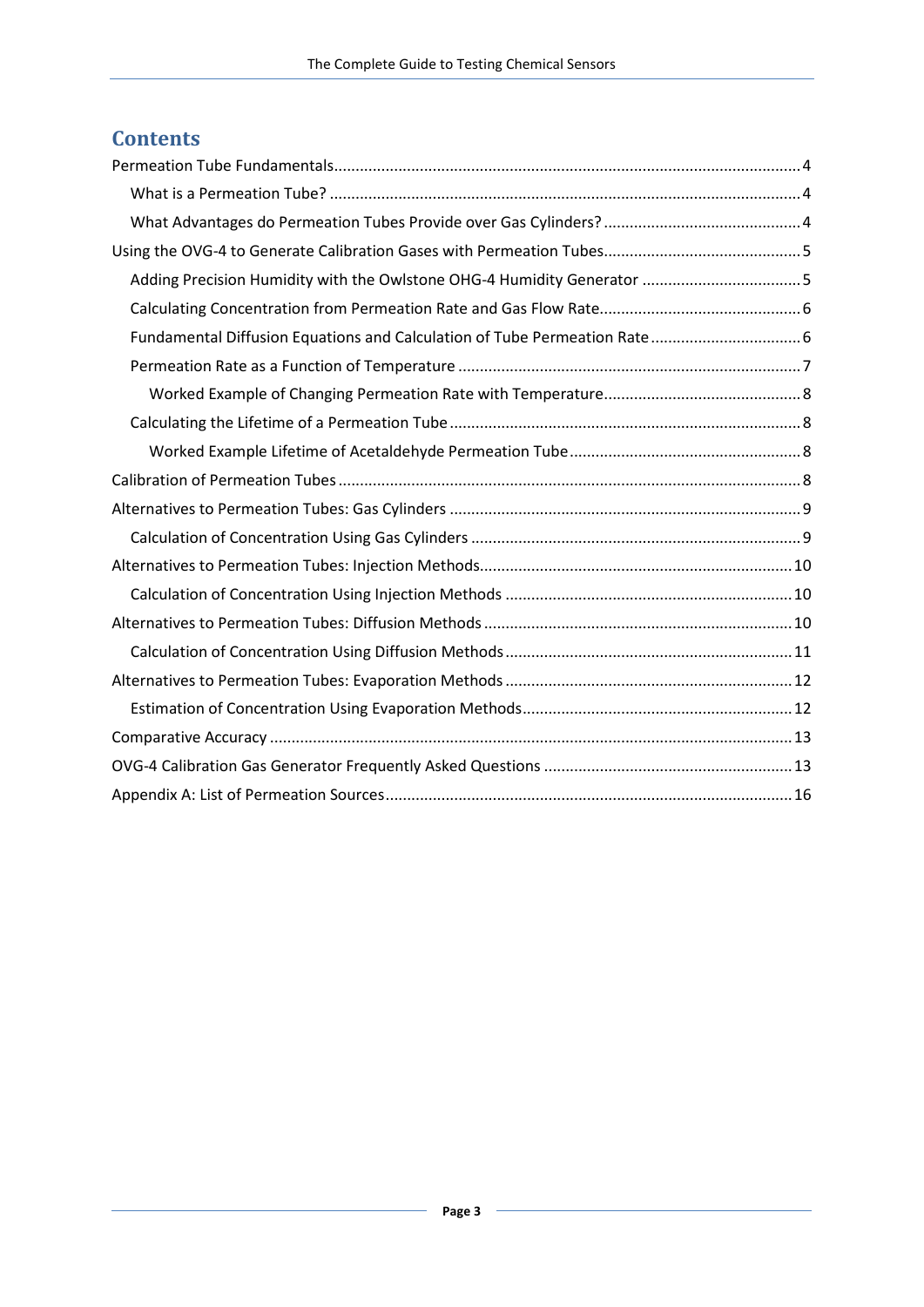# <span id="page-3-0"></span>**Permeation Tube Fundamentals**

#### <span id="page-3-1"></span>**What is a Permeation Tube?**

A permeation tube is a polymer tube, typically PTFE, that contains a solid, liquid or gas analyte, sealed and crimped at both ends. The calibration chemical permeates through the walls of the tube at a constant rate for a given temperature; it then mixes with, and is carried away by, a diluent, or make-up flow.



#### <span id="page-3-2"></span>**What Advantages do Permeation Tubes Provide over Gas Cylinders?**

- $\checkmark$  All the Calibration Gases you need with over 500 permeation tubes available you can create calibration gas standards for almost anything. Gas cylinders aren't suitable at all for some compounds e.g. explosive standards. They have problems with others; corrosive compounds tend to react with the internal sidewalls causing unknown changes in concentration over time.
- $\checkmark$  NIST Traceability tubes are gravimetrically calibrated and are therefore traceable to primary standards. You'll have confidence that you are generating the concentration of calibration gas you need.
- $\checkmark$  Safety permeation tubes contain a tiny quantity of chemical and operate at low pressure. Your Health and Safety manager will be happy that you won't need to buy high pressure gas cylinders with high concentrations of dangerous gases to blend down to lower, useable concentrations.
- $\checkmark$  Lifetime and Stability a tube can last up to several years in continuous operation; giving precise, stable and repeatable concentrations the whole time.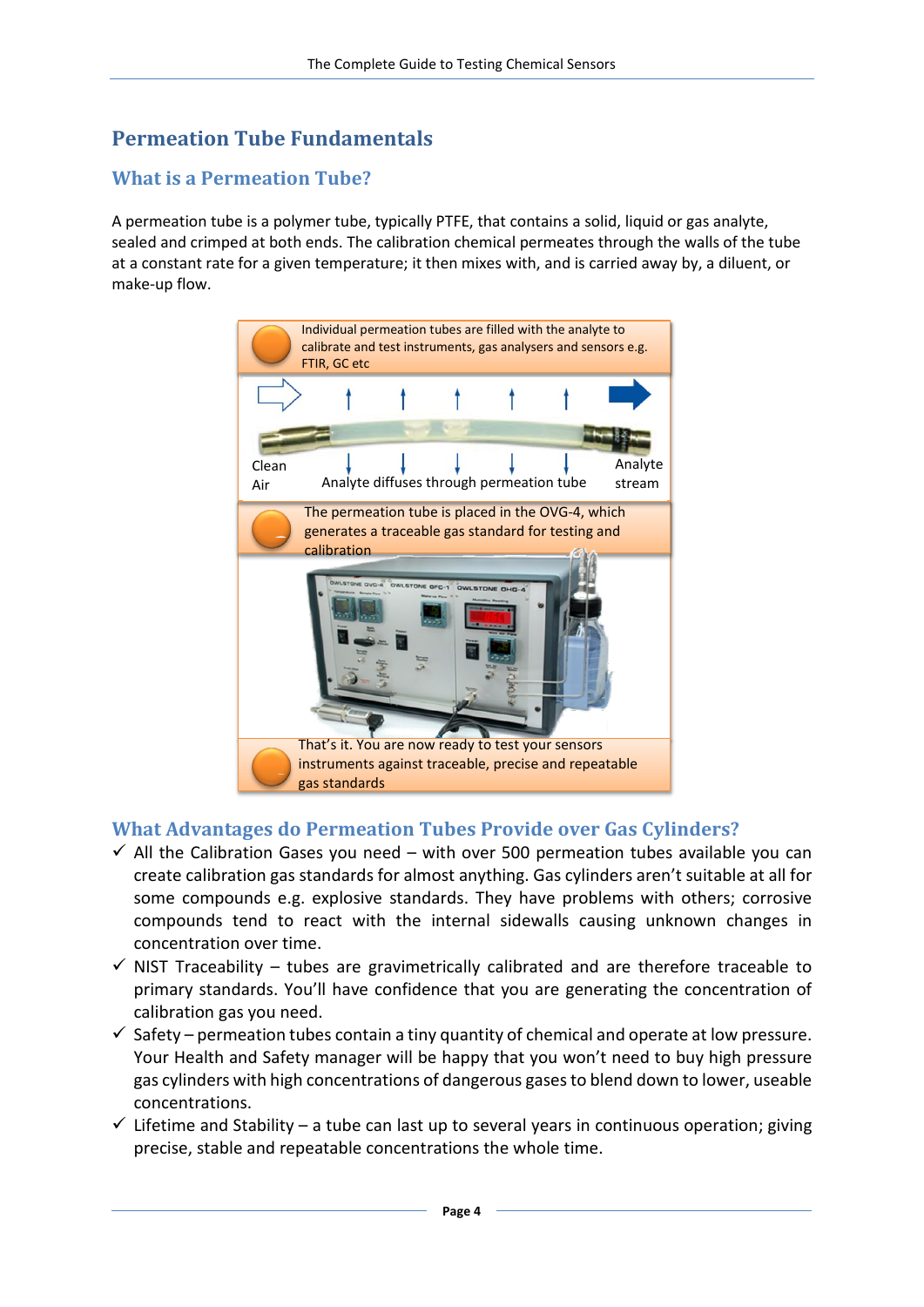#### <span id="page-4-0"></span>**Using the OVG-4 to Generate Calibration Gases with Permeation Tubes**

To generate a calibration gas with a permeation tube you need to incubate the tube at a very stable and accurate temperature. A flow is then passed over the tube to generate the sample calibration gas. Owlstone has developed the OVG-4 Calibration Gas Generator to meet all your permeation tube calibration gas requirements.

#### **BENEFITS**

- · High number of available analyte compounds, including solids and liquids as well as gases
- $\cdot$  Easy generation of multi-component mixtures using combinations of tubes
- · Cost savings by elimination of multiple expensive gas cylinders
- · Reduced risk of exposure to dangerous chemicals due to small quantities used
- · Fast and easy sample replacement
- · Elimination of hazards associated with high pressure cylinders
- $\cdot$  Quick and easy to set up and generate blended gas mixtures
- · Adjustable concentration levels from ppm to ppb
- $\cdot$  High accuracy and precision, even at the lowest concentrations
- $\cdot$  Superior long term stability and repeatability\*
- · Portable, with compact footprint
- · Easily integrated with the Owlstone Humidity Generator (OHG) for realistic environmental testing

\*Owlstone offers an optional service for regular validation and instrument calibration

The Owlstone OVG-4 is a system for generating trace concentration levels of chemicals and calibration gas standards. It is easy to use, cost-effective and compact and produces a very pure, accurate and repeatable output.



The very precise control of concentration levels is achieved using

permeation tube technology, eliminating the need for multiple gas cylinders and thus reducing costs, saving space and removing a safety hazard. Complex gas mixtures can be accurately generated through the use of multiple tubes.

The OVG-4 is an ideal tool for numerous applications, ranging from calibration of explosive detectors in military and homeland defense to validation of personal monitors in industrial health and safety.

Current customers include – SELEX GALILEO, US Army, US Air Force, US Defense Threat Reduction Agency, Home Office Scientific Development Branch, DSTL, Commissariat à l'Énergie Atomique.

#### <span id="page-4-1"></span>**Adding Precision Humidity with the Owlstone OHG-4 Humidity Generator**

The OVG-4 can be integrated with the OHG-4 Humidity Generator to create realistic test atmospheres to meet all your calibration and environmental testing requirements.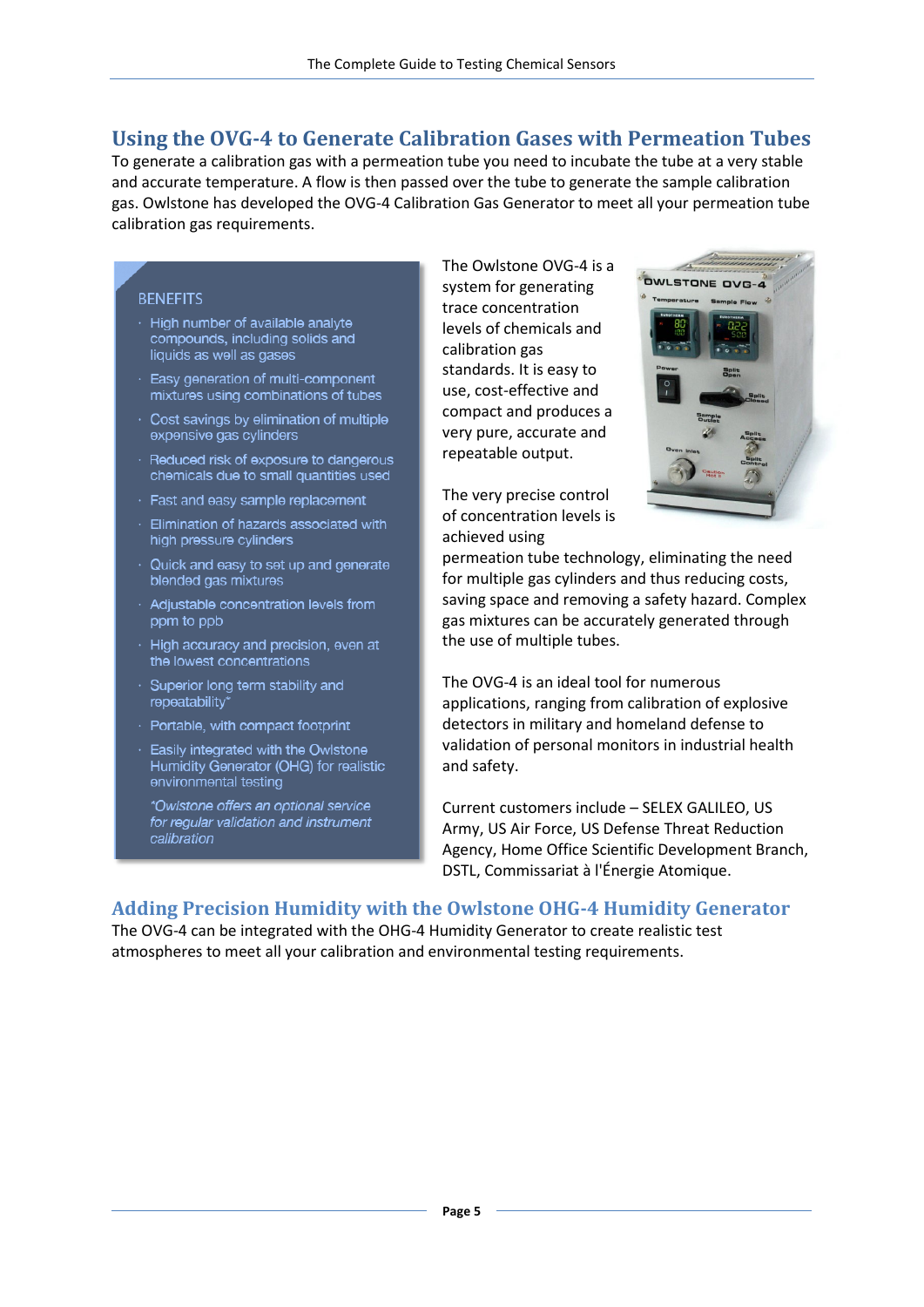

#### <span id="page-5-0"></span>**Calculating Concentration from Permeation Rate and Gas Flow Rate**

The relationship between permeation rate of a tube and concentration is given by the following equation

$$
q_d = \frac{cQ}{(\frac{22.4}{M})}
$$
 where

- $q_d$  is the permeation rate (ng/min)
- C is concentration (ppm)
- Q is flow rate (mL/min)
- M is molecular weight (g/mol)

For example to generate a 1ppm concentration of DMMP (Sarin Gas Warfare Simulant) at a sample flow rate of 50mL/min would require a permeation rate of

$$
q_d = \frac{(1)(50)}{\left(\frac{22.4}{124.08}\right)} = 277ng/min
$$

#### <span id="page-5-1"></span>**Fundamental Diffusion Equations and Calculation of Tube Permeation Rate**

The permeation of gas through polymeric materials is a diffusion process due to concentration gradient between the inner and outer tube surfaces. Diffusion is defined by Fick's law; the diffusive flux goes from regions of high concentration to regions of low concentration, with a magnitude that is proportional to the concentration gradient.

$$
(1) J = -D\nabla\phi = -D\frac{\delta\phi}{\delta x}
$$

For a permeation tube Fick's law is expressed as

(2) 
$$
q_d = \frac{DSA(P_1 - P_2)}{L} = \frac{P_G A(P_1 - P_2)}{L}
$$
 where

- $q_d$  is the amount diffusing through polymer per unit area per unit time
- D is diffusion constant
- S is the solubility constant of the gas in the polymer
- A is the polymer area
- $\bullet$  P<sub>1,2</sub> are the pressures on each side of the tube
- L is the tube thickness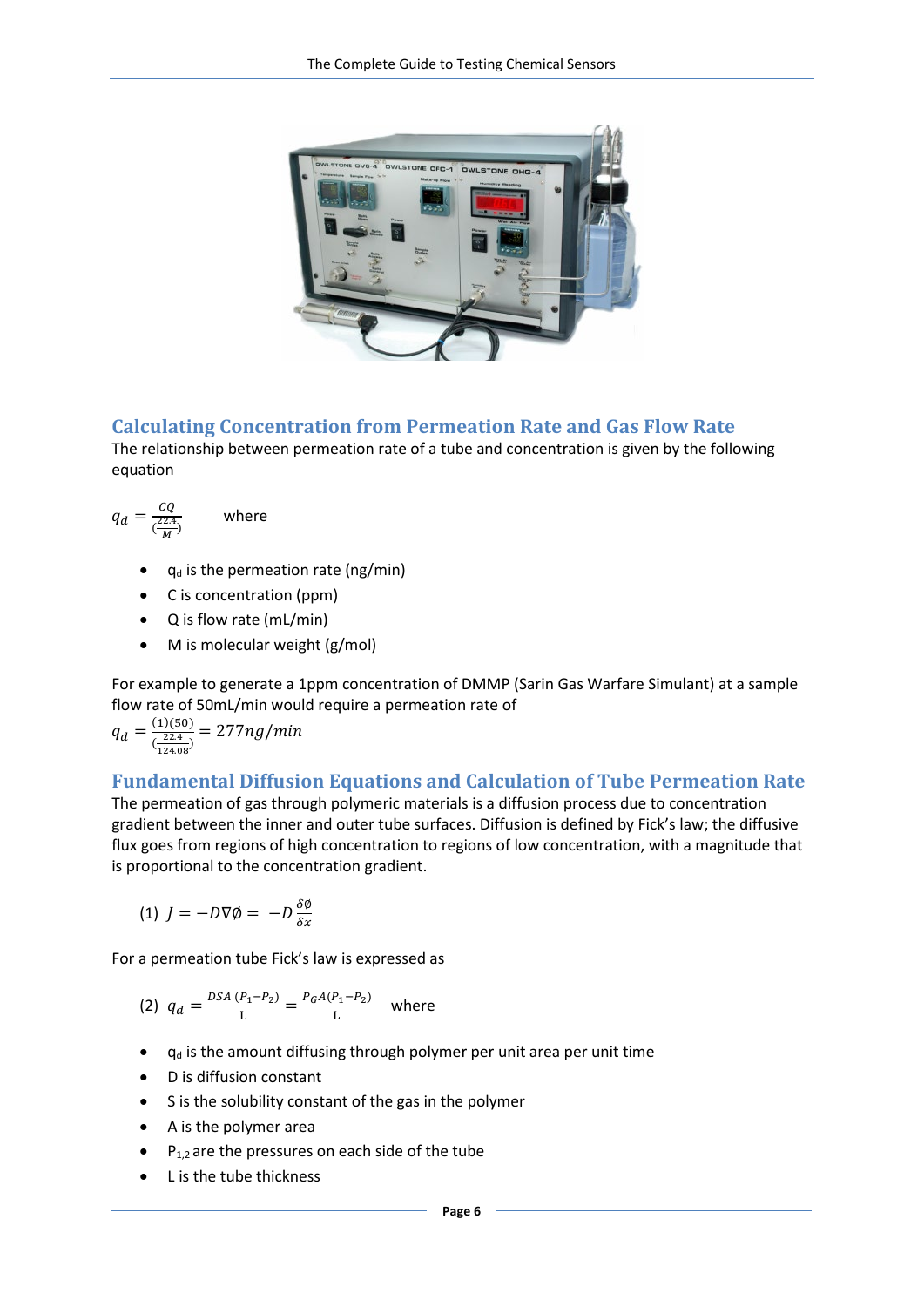$\bullet$  P<sub>G</sub> is the gas permeability constant

Once equilibrated and assuming tubular geometry and negligible external pressure  $P_2$  equation 2 reduces to

(3) 
$$
q_d = \frac{97P_GMP_1}{\log(\frac{d_2}{d_1})}
$$
 where

- $q_d$  is the permeation rate (mg/cm tube length)
- P<sub>G</sub> is permeation constant (cm<sup>2</sup>/sec)
- $\bullet$  d<sub>2</sub> is outside diameter (mm)
- $\bullet$  d<sub>1</sub> is inside diameter (mm)
- $P_1$  is the pressure (kPa)

The permeation constant is a function of the temperature, gas characteristics and tube properties

$$
(4) P_G = P_G^o e^{-E_p}/RT \qquad \text{where}
$$

- $P_G^o$  is a constant
- Ep is permeation tube activation energy
- R is molar gas constant
- T is absolute temperature

The only variable that changes in operation is the temperature. However it is usually the case that the various constants are not known a priori, which makes it difficult to calculate a desired permeation rate before building and calibrating a tube.

#### <span id="page-6-0"></span>**Permeation Rate as a Function of Temperature**

The dependence of permeation rate as a function of temperature is derived from equation 4 and is given by

- (5)  $\ln \left( \frac{q_{d2}}{q_{d3}} \right)$  $\left(\frac{q_{d2}}{q_{d1}}\right) = \left(\frac{E_p}{R}\right) \left(\frac{1}{T_1} - \frac{1}{T_2}\right)$ where
- $\bullet$   $q_{d1,2}$  are the permeation rates at the two temperatures (mg/cm)
- $T_{1,2}$  are the temperatures (°K)
- $\bullet$  E<sub>P</sub> is the activation energy
- R is the molar gas constant (1.99 cal/g-mol-°K)

If the permeation rate at one temperature is determined through calibration we can calculate the permeation rate at the new temperature with the empirical relationship derived from equation 5

(6) 
$$
\ln q_{d1} = \ln q_{d2} - 6794 \left( \frac{1}{T_1} - \frac{1}{T_2} \right)
$$

This equation is typically accurate to  $+/-5\%$  for a 10°C change in temperature.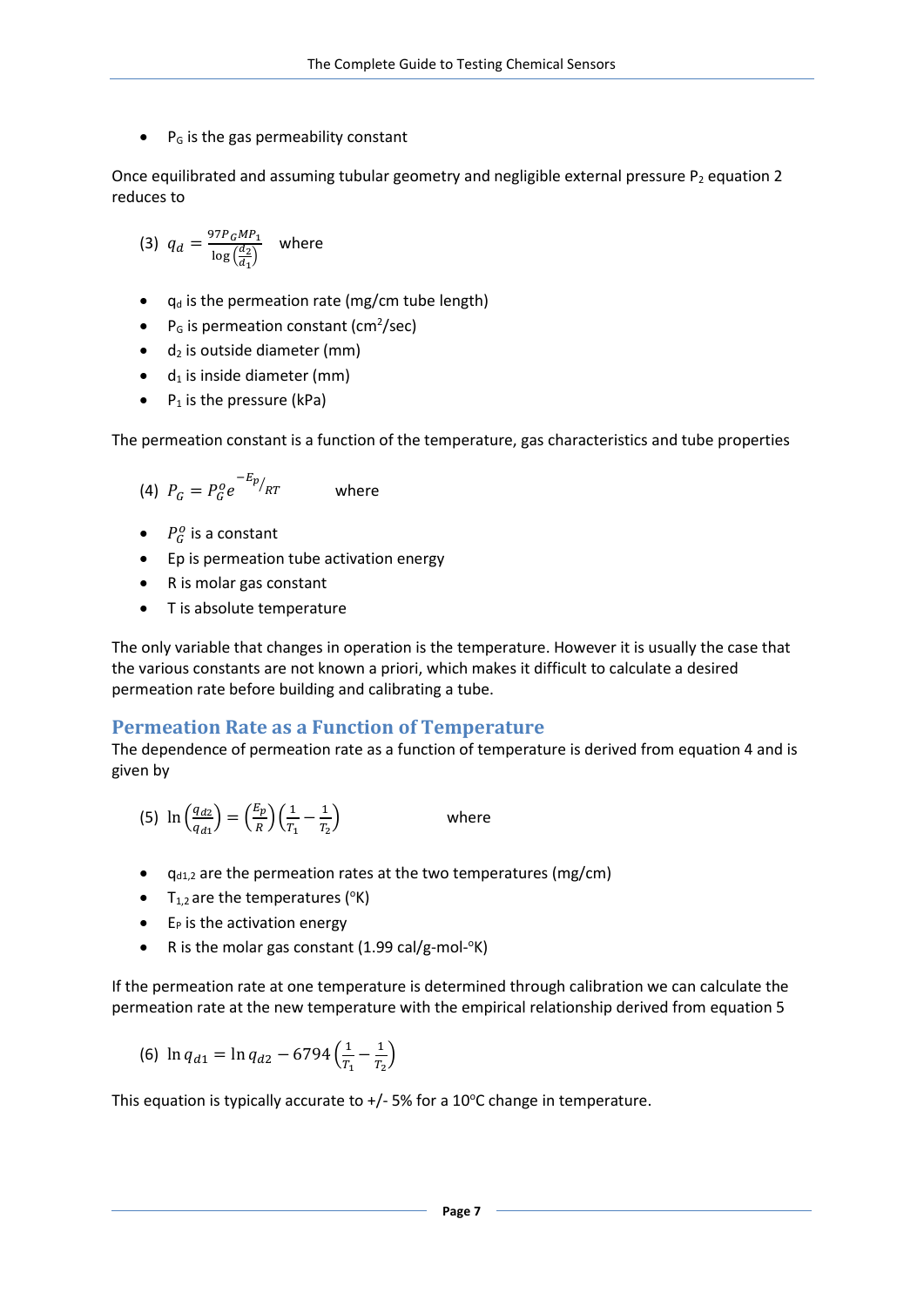

For every 1°C change in temperature the permeation rate will change by 10%. The OVG-4 Calibration Gas Generator has precision control of the incubation oven to 0.1°C to give an **accuracy of 1% on permeation rate.** 

#### <span id="page-7-0"></span>Worked Example of Changing Permeation Rate with Temperature

Permeation rate 200ng/min at 25°C or 298°K. New Temperature 40°C or 313°K

 $\ln q_{d1} = \ln 200 - 6794 \left( \frac{1}{313} - \frac{1}{298} \right)$  $\ln q_{d1} = 6.39$  $q_{d1} = 596$  ng/min

#### <span id="page-7-1"></span>**Calculating the Lifetime of a Permeation Tube**

The permeation tube lifetime of a standard tube with wall thickness of 0.062 and 0.125in is given by

$$
L_s = \frac{1465\rho}{q_d} \qquad \text{where}
$$

- $\bullet$  L<sub>s</sub> is service lifetime (months)
- p is density (g/mL)
- $q_d$  is permeation rate (ng/min/cm)



**When permeation tubes are not in use store them in a refrigerator to significantly increase the lifetime of the tubes.** 

#### <span id="page-7-2"></span>Worked Example Lifetime of Acetaldehyde Permeation Tube

For example an acetaldehyde tube with a permeation rate of 45ng/min/cm and density 0.861g/mL has a service life of

<span id="page-7-3"></span>
$$
L_s = \frac{1465(0.861)}{45} = 28 \text{ months}
$$

#### **Calibration of Permeation Tubes**

Permeation tubes are typically calibrated gravimetrically i.e. the mass loss in ng/min is directly measured over time using a mass balance. The calibrated permeation rates are certified and NIST traceable. The time it takes to perform a calibration depends on the permeation rate; with high permeation rates e.g. 1,000's ng/min there will be significant mass loss over a period of a few weeks to make an accurate calibration. For lower permeation rates e.g. 10's ng/min it can take several months to see enough measurable mass loss to make an accurate determination of permeation rate. Alternate calibration methods such as GC/MS can be used to shorten this time period at the expense of additional complexity.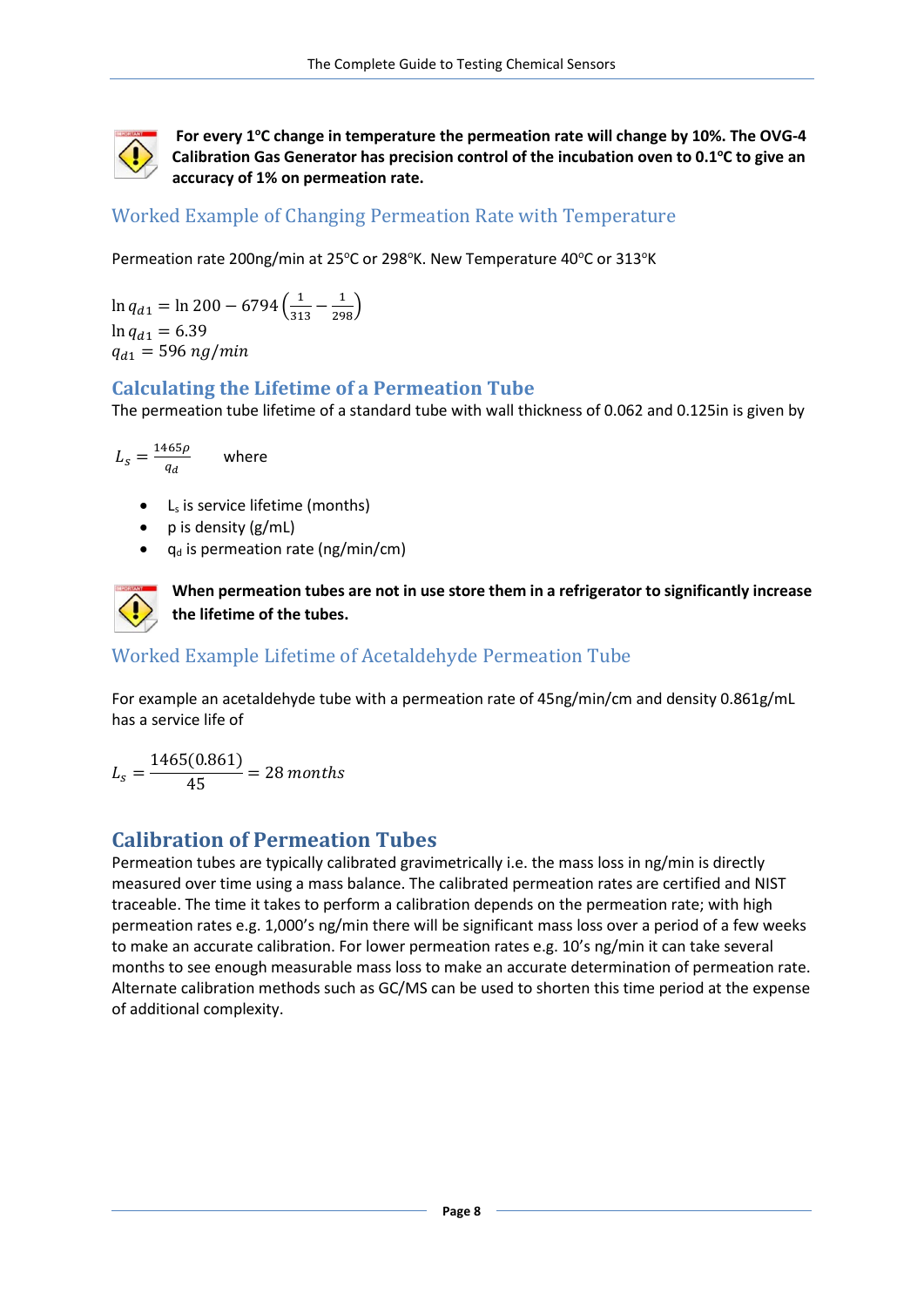

#### <span id="page-8-0"></span>**Alternatives to Permeation Tubes: Gas Cylinders**

The most widely-used method of producing calibration gases for testing chemical sensors is to draw the component gases straight from gas cylinders. By attaching a flow meter to each cylinder, the amount of each gas entering the mixture can be measured, and the resulting concentration determined. Concentrations of 50% down to 0.01% can routinely be created.



#### <span id="page-8-1"></span>**Calculation of Concentration Using Gas Cylinders**

It is a straightforward task to calculate the concentrations in a gas mixture produced using gas cylinders. If the flow meters attached to cylinders 1 and 2 measure flow rates of  $Q_1$  and  $Q_2$ respectively, then the concentration,  $C_1$ , of gas 1 in the mixture is

(7) 
$$
C_1 = \frac{Q_1}{Q_1 + Q_2}
$$

and likewise, the concentration,  $C_2$ , of gas 2 in the mixture is

$$
(8) C_2 = \frac{Q_2}{Q_1 + Q_2}
$$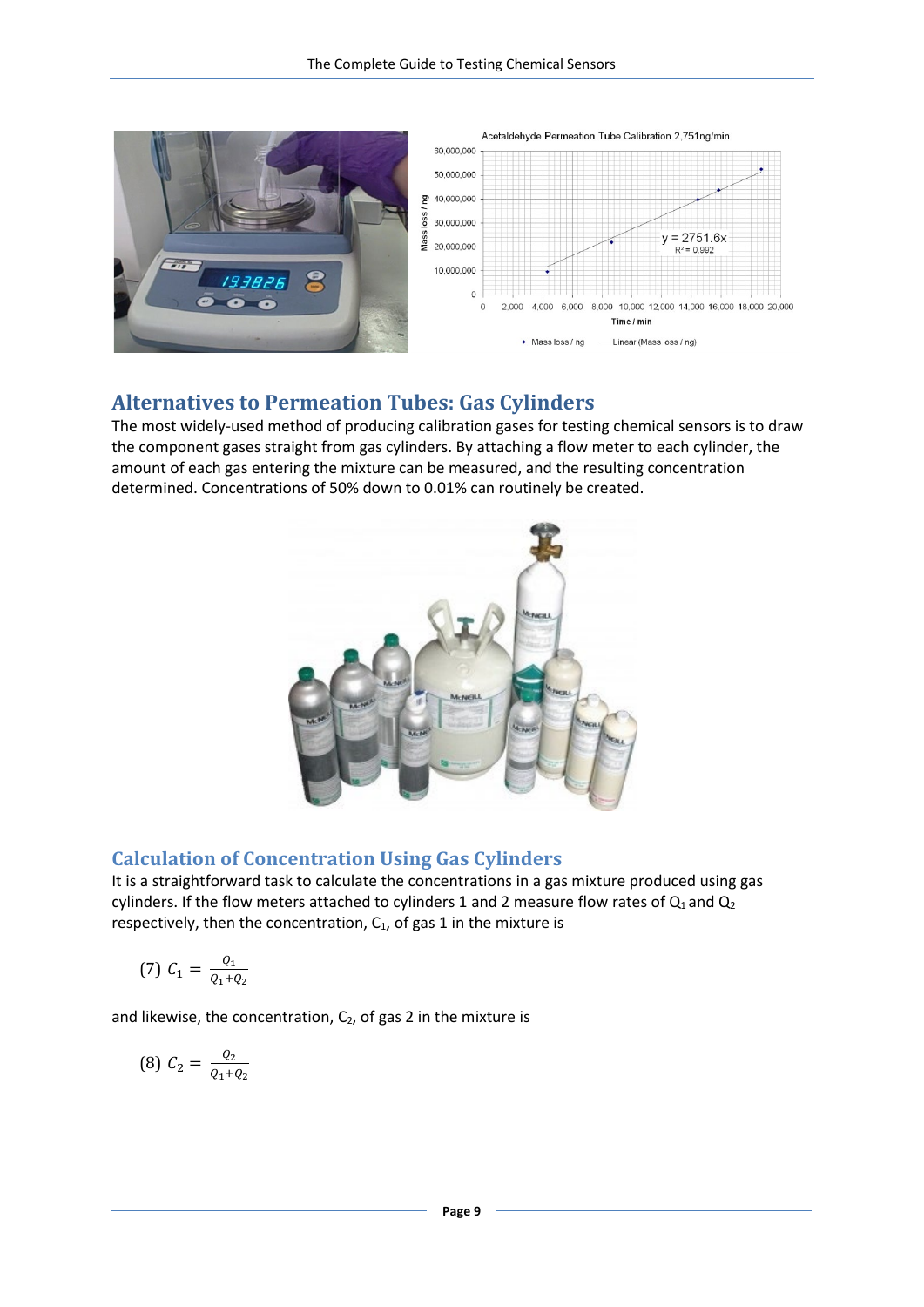#### <span id="page-9-0"></span>**Alternatives to Permeation Tubes: Injection Methods**

Concentrations from a few percent down to parts per million may be created using injection methods, where a syringe or similar device slowly injects gas into a diluent flow. Motor-driven systems are available to control the speed of injection, but may be quite expensive. Also, if a liquid is being used as the source of the vapour, then it needs to be vaporized separately before being injected.



#### <span id="page-9-1"></span>**Calculation of Concentration Using Injection Methods**

In order to calculate the concentration of a gas introduced into a mixture using injection methods, we need to know two things: the cross-sectional area, A, of the syringe and the velocity of advance,  $v_p$ , of the plunger. The flow rate,  $Q_i$ , from the syringe is then

$$
(9) Q_I = Av_p
$$

and the concentration is

(10) 
$$
C = \frac{Q_I}{Q_I + Q_F} = \frac{1}{1 + \frac{Q_F}{Av_p}}
$$

#### <span id="page-9-2"></span>**Alternatives to Permeation Tubes: Diffusion Methods**

The familiar phenomenon of diffusion can be used to easily create concentrations in the low parts per million to parts per billion range. A reservoir of liquid is placed into a tube, and assuming the vapour pressure is sufficiently high, gas evaporating from the liquid will begin to diffuse along the tube. By maintaining a flow of diluent gas across the mouth of the tube, we can produce a gas mixture. The rate of diffusion will be governed by the tube geometry, temperature and concentration gradient, and so adjusting any of these parameters, or the flow rate of the diluent gas, will change the overall concentration. As is the case with permeation tubes, diffusion tubes are highly affected by fluctuations in temperature, with a change of  $1^{\circ}$ C capable of producing 5-10% changes in the diffusion rate.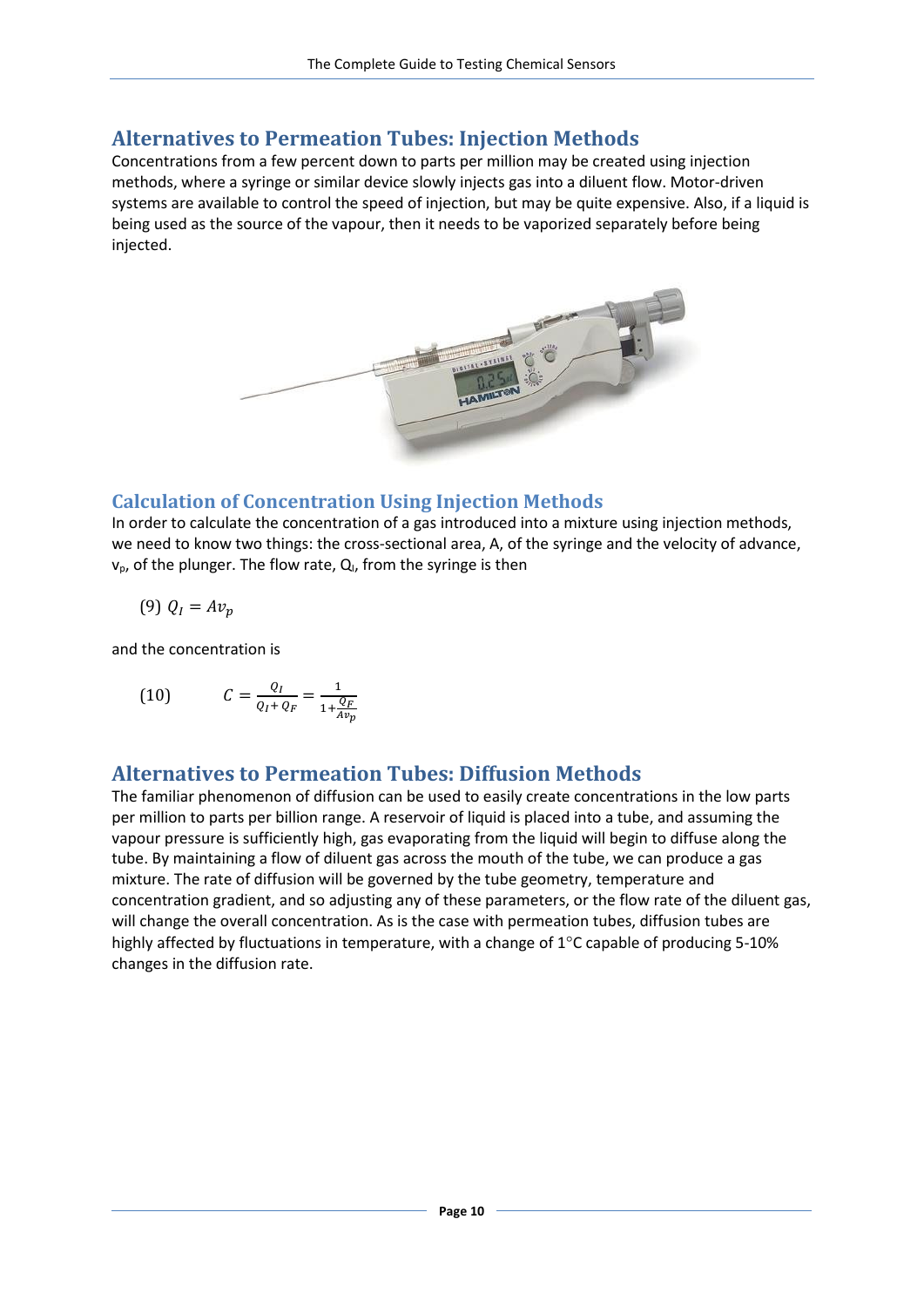

#### <span id="page-10-0"></span>**Calculation of Concentration Using Diffusion Methods**

As with injection methods, to calculate the flow rate introduced into a gas mixture using diffusion methods, we need to know the cross-sectional area, A, of the diffusion tube and the velocity,  $v_D$ , at which gas diffuses up the tube. The flow rate,  $Q_D$ , from the tube is

$$
(11) \hspace{1cm} Q_D = Av_D
$$

The velocity in turn depends on the concentration gradient, G, and the type of gas in the tube, represented by the diffusion coefficient, D. If the partial pressure of the diffusing gas is  $p_g$ , the pressure in the system is P and the length of the tube is L, then

$$
(12) \t G = \frac{\ln\left(\frac{P}{P - p_g}\right)}{L}
$$

The diffusion coefficient has units of area per unit time, and depends on temperature and pressure. Values for particular gases at standard temperature and pressure may be found in the literature, and values for other temperatures and pressures can be calculated using

(13) 
$$
D = D_{STP} \left(\frac{T}{T_{STP}}\right)^n \left(\frac{P_{STP}}{P}\right) \quad \text{where}
$$

• n is the number of moles (usually taken to be 2).

The velocity of advance up the tube is given by the product of the concentration gradient and the diffusion coefficient

(14) 
$$
v_D = GD = \frac{D \ln \left(\frac{P}{P - p_g}\right)}{L}
$$

and the flow rate is

(15) 
$$
Q_D = Av_D = \frac{AD \ln \left(\frac{P}{P - p_g}\right)}{L}
$$

Assuming that  $Q_D \ll Q_F$ , then the concentration is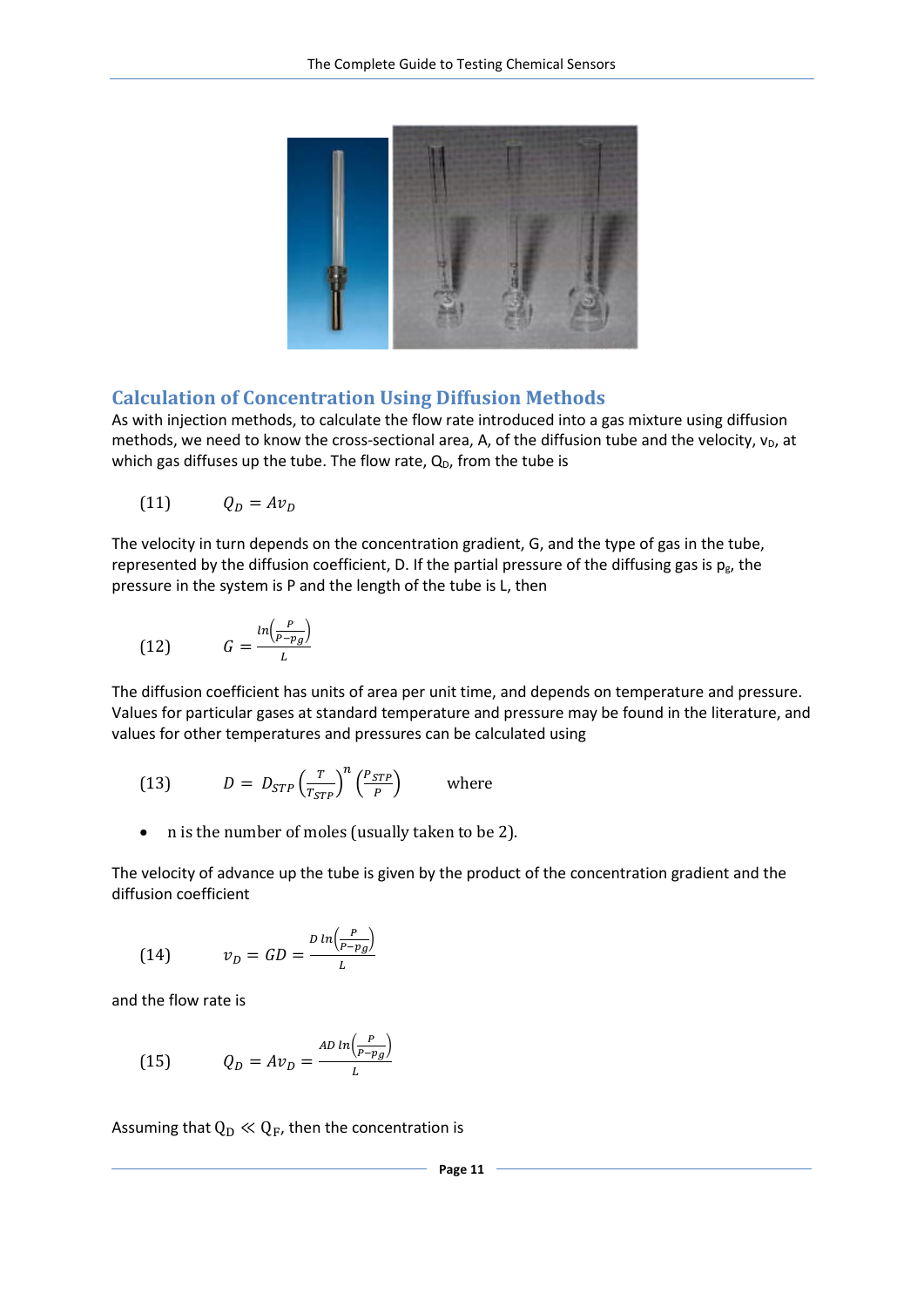$$
(16) \tC = \frac{Q_D}{Q_F} = \frac{AD \ln\left(\frac{P}{P - p_g}\right)}{LQ_F}
$$

#### <span id="page-11-0"></span>**Alternatives to Permeation Tubes: Evaporation Methods**

Evaporation methods involve passing the diluent gas stream directly through the liquid form of the gas of interest. As the diluent gas bubbles through the liquid, some of the liquid evaporates and joins the gas flow, producing a gas mixture. This is a very useful way to add a single volatile liquid to a gas stream, but has the significant disadvantage that the concentration produced is highly variable, even if the setup remains constant. This means that the concentration needs to be determined by an independent analytical technique before the mixture can be used to test chemical sensors.



#### <span id="page-11-1"></span>**Estimation of Concentration Using Evaporation Methods**

We can estimate the concentration of the mixture produced using evaporation methods by measuring the mass loss of the evaporation vessel, Δm, over a time t. If we know the molecular mass, M, of the evaporating gas, then we can calculate the number of moles per second being lost, as

(17) 
$$
\Delta n = \frac{\Delta m}{Mt} \quad \text{where}
$$

- Δm is measured in grams and
- M is measured in atomic mass units.

We can then use the ideal gas law to determine the volume per second of the evaporating gas i.e. the flow rate  $Q_E$ .

(18) 
$$
Q_E = \frac{\Delta nRT}{P} = \frac{\Delta mRT}{MtP}
$$
 where

- R is the gas constant
- T is the system temperature and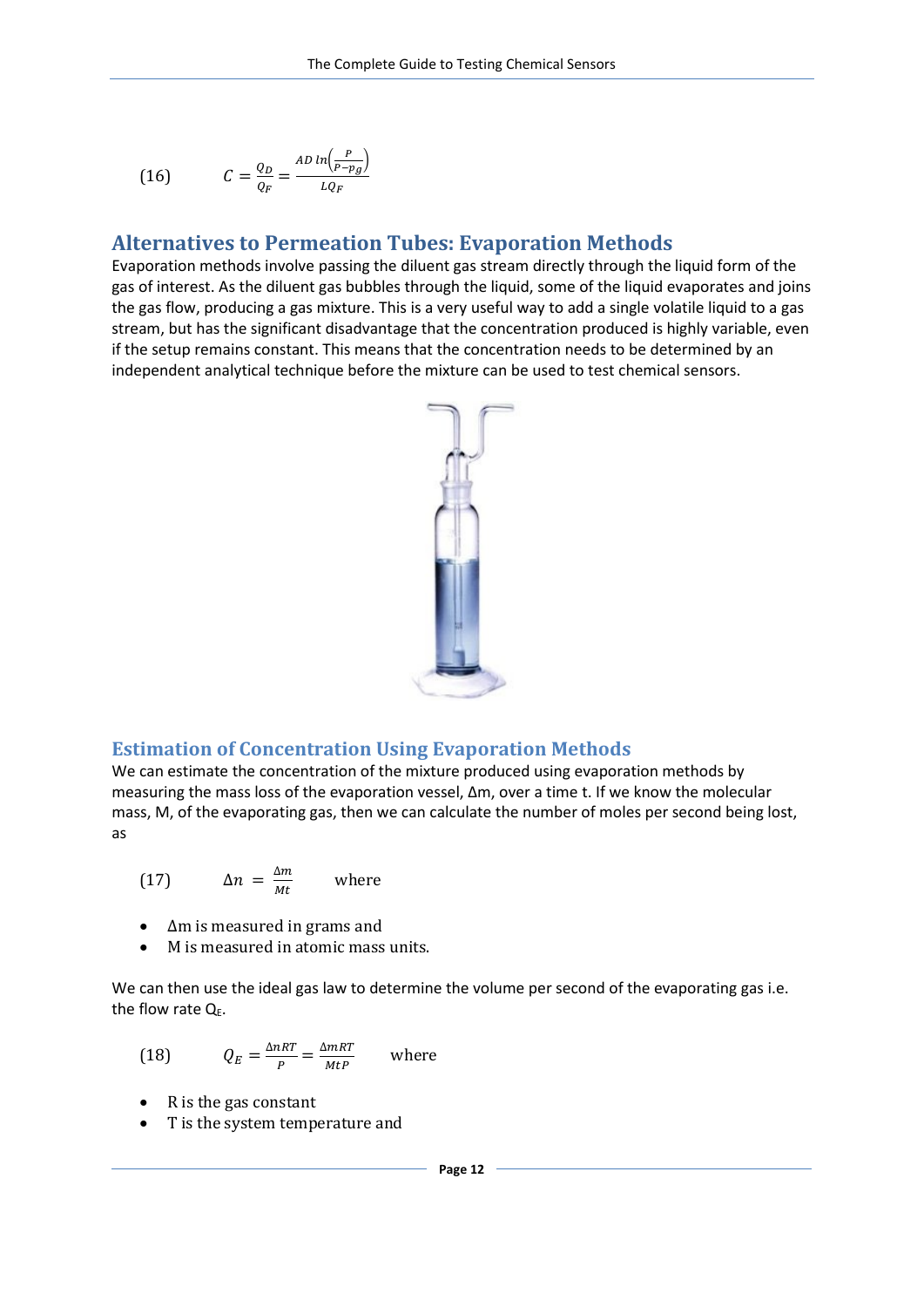<span id="page-12-0"></span>• P is the pressure.

#### **Comparative Accuracy**

Li, Täffner, Bischoff and Niemeyer (International Journal of Chemical Engineering 2012) give the following comparison of the accuracies of four of these techniques.

| Technique   | Accuracy  | Remarks                                                              |
|-------------|-----------|----------------------------------------------------------------------|
| Injection   | $5 - 9%$  | i) The accuracy strongly depends on the accuracy of the injection    |
|             |           | devices.                                                             |
|             |           | (ii) When multicomponents test gas is generated, the accuracy is     |
|             |           | not as precise as for pure components.                               |
| Permeation  | $2 - 5%$  | (i) The main source of the uncertainty comes from the                |
|             |           | permeation rate, which is influenced by thermodynamic and            |
|             |           | physical state variables, such as temperature, pressure and gas      |
|             |           | flow.                                                                |
|             |           | (ii) Permeation methods can be used to generate very low             |
|             |           | concentrations (ppb level), the uncertainty of the calibration       |
|             |           | itself also has a strong influence on the overall accuracy.          |
| Diffusion   | $3 - 5%$  | (i) The most important uncertainty is the diffusion rate. The        |
|             |           | variation of it is related to the compound itself, the design of the |
|             |           | diffusion device, and thermodynamic state variables.                 |
|             |           | (ii) In analogy to the permeation method, the calibration itself     |
|             |           | contributes to the overall uncertainty.                              |
| Evaporation | $5 - 15%$ | (i) The marked deviation results from the dilution system and        |
|             |           | temperature variation.                                               |
|             |           | (ii) The vapour pressure of the compound is also one                 |
|             |           | considerable factor. The error can be minimized for compounds        |
|             |           | with a low vapour pressure.                                          |
|             |           |                                                                      |

## <span id="page-12-1"></span>**OVG-4 Calibration Gas Generator Frequently Asked Questions**

**What is the OVG-4 Calibration Gas Generator?** The OVG-4 is an instrument that can generate accurate, precise and repeatable calibration gases for applications ranging from sensor / instrument test and calibration to generation of test atmospheres in corrosion chambers.

**What is a permeation tube?** A permeation tube is a small PTFE tube filled with the calibration analyte. When precisely heated the analyte diffuses through the tube at a controlled rate to generate an accurate calibration gas.

**Does the OVG-4 generate traceable calibration gases?** Yes. The permeation tubes are gravimetrically calibrated to NIST/UKAS traceable primary standards. Each tube comes with its own calibration certificate.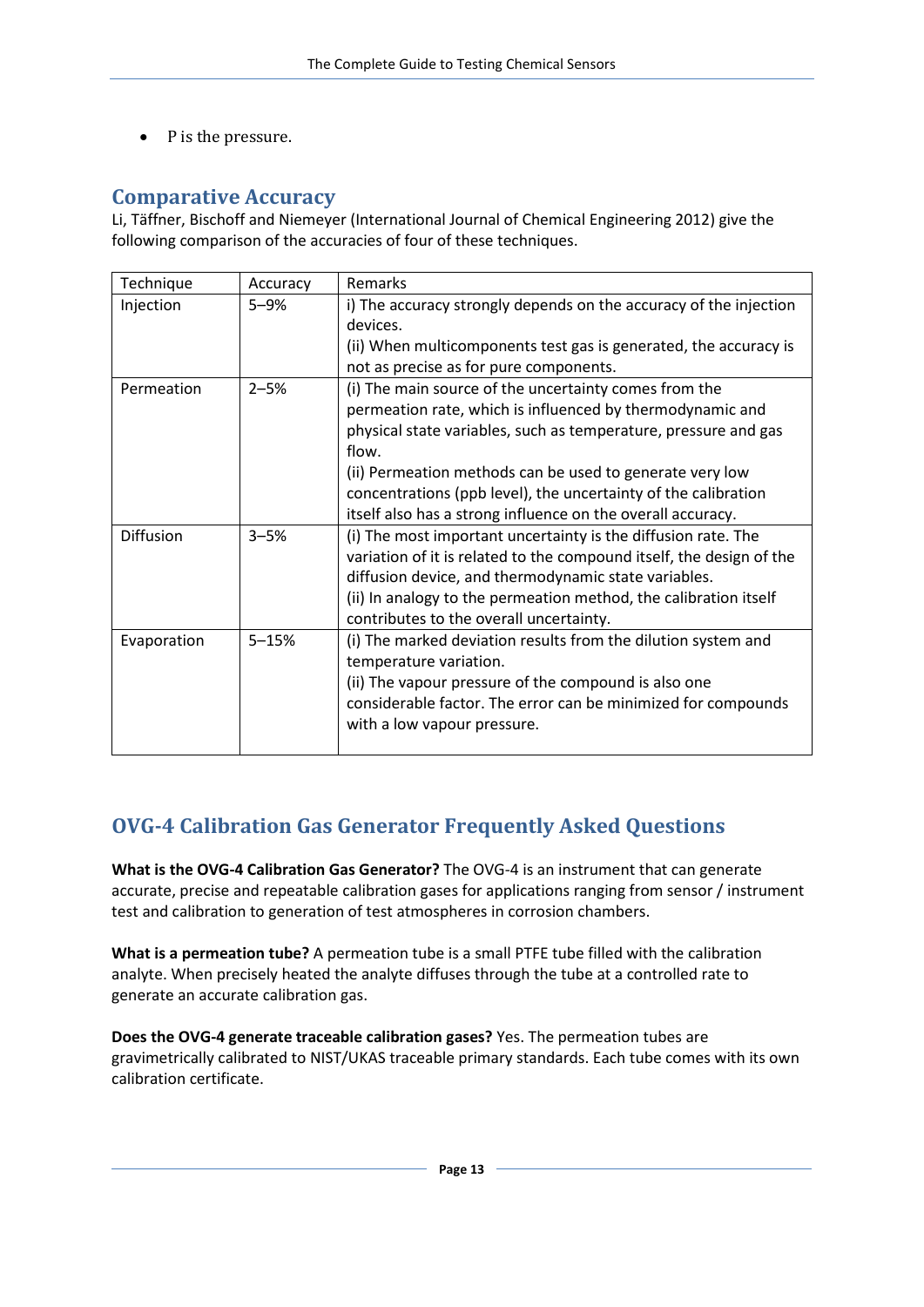**What and how many calibration gases can the OVG-4 generate?** Generating new calibration gas standards is as easy as inserting a permeation tube into the OVG-4. You can view a full list of [permeation sources](http://www.owlstonenanotech.com/site.php?ovg_permeationtube) and request pricing and availability. You can also [watch a video](http://www.youtube.com/watch?v=rXudgyyPFn0) of the OVG-4 in operation and see how easy it is to generate new calibration gas standards.

**Can the OVG-4 provide mixtures of multiple calibration gases simultaneously?** You can put multiple tubes into one oven to generate a gas mixture. If you want to control individual concentrations you can attach the outputs of multiple OVG units together to generate arbitrary calibration gas mixtures.

**How do I calculate the calibration gas concentration generated by the OVG-4?** Each permeation tube comes with a calibration certificate; these values are entered into the Owlstone OVG-4 concentration calculator software along with the instrument settings to obtain the concentration of gas. You ca[n launch the Calibration Gas Calculator](http://www.owlstonenanotech.com/site.php?ovg_ConcCal) to see how you can easily change the calibration gas concentrations by adjusting temperature and flow on the OVG-4.

**What are the lowest and highest calibration gas concentrations I can generate with the OVG-4?** This depends on the permeation rate of the tube, the flow and the temperature. The OVG-4 can typically generate calibration gas concentrations from tens of part per trillion (ppt) levels up to tens of part per million (ppm). You can [launch the Calibration Gas Calculator](http://www.owlstonenanotech.com/site.php?ovg_ConcCal) to see how to increase and decrease concentrations.

**What sample flow rates are attainable with the OVG-4?** The sample flow from the OVG-4 is controlled by a mass flow controller and can be adjusted from 50mL/min up to 3L/min. This can be further diluted with an arbitrary makeup flow to generate any total flow required for your application.

**Can I further dilute the output of OVG-4 with a make-up flow?** Yes, the output of the OVG can be blended with a make-up flow. The Owlstone OFC Flow Controller allows you to blend additional flows and the OHG Humidity Generator allows you to blend with humidified air for complete environmental testing.

**Can I change the calibration concentration but keep the total flow the same?** Yes. Owlstone has developed a unique split flow capability that allows you to change concentration while keeping total flow the same. This is very useful if you are testing / calibrating flow sensitive sensors or instruments.

**How accurate and repeatable is the calibration gas generated by the OVG-4?** You can achieve target calibration gas concentrations with a +/-5% error. The unit is extremely stable and repeatable over time; the sample flow is controlled with a mass flow controller and a large thermal mass incubation oven is adjusted to temperatures with an accuracy of  $+/-0.1$  °C.

**Can I control the OVG-4 through software?** Yes, the temperature and flow can be controlled through software provided with the OVG-4. In addition there is an RS-485 port that allows you to integrate the OVG-4 into your custom test set-up (e.g. Labview) for fully automated control and integration.

**Is the OVG-4 system modular? Can I add more units later?** The system is fully modular, the OVG-4, OHG Humidity Generator and OFC Flow controller can easily be added or removed from the 19" GENSYS rack. You can get a single OVG-4 and the other two slots are blanked off. If you want to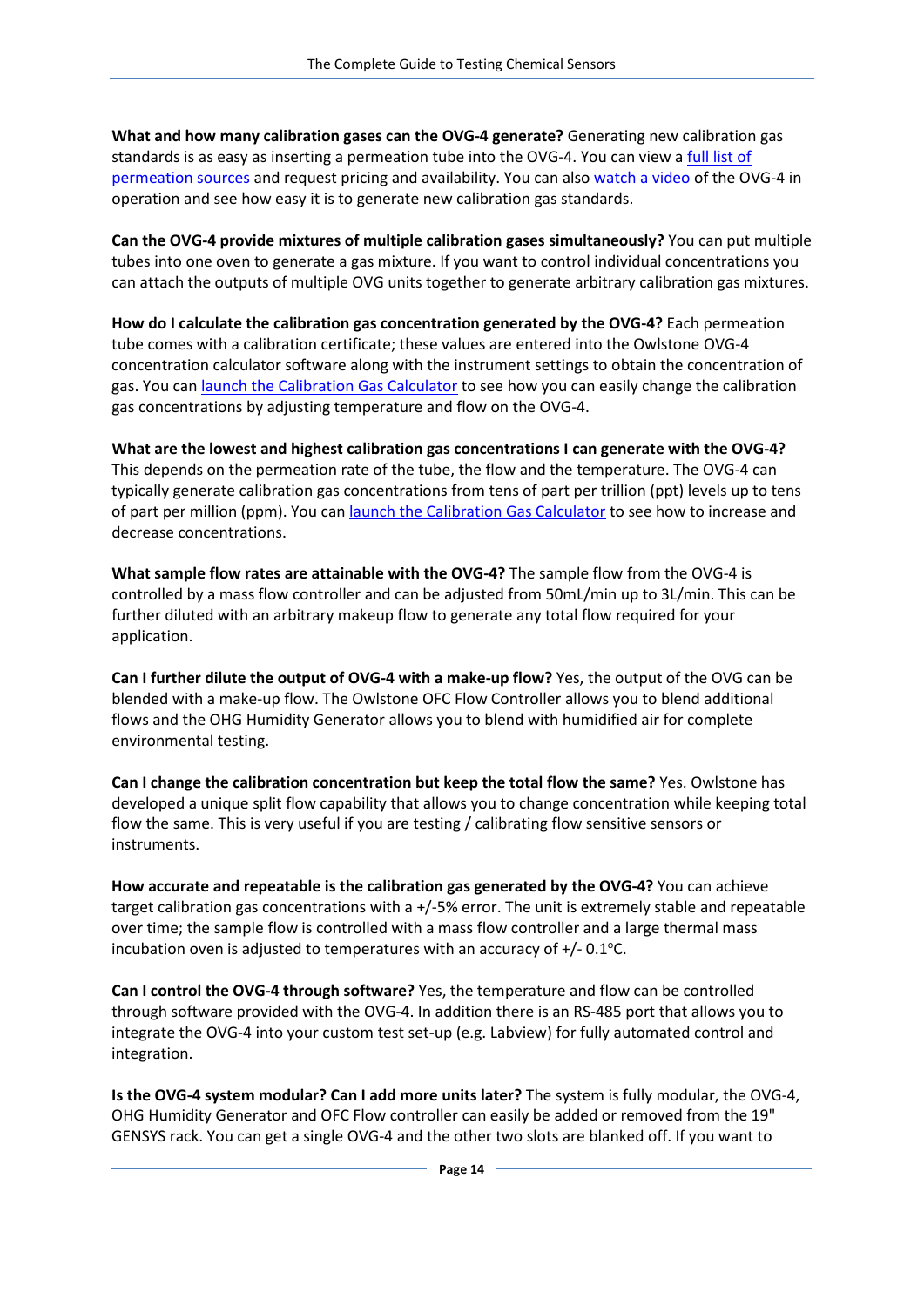extend your calibration gas capability down the line additional units can easily be added to the empty slot.

**What else do I need before I can use the OVG-4 Calibration Gas Generator?** You can download the the pre-installation guide to see what else you need to get started.

**Do I need to heat the transfer line from the OVG-4 to the sensor / instrument under test?** For low volatility compounds we would recommend using a simple wrap heater on the transfer line to avoid analyte condensation and memory effects.

**How much training is required to use the OVG-4 Calibration Gas Generator?** In short the OVG-4 is very straightforward to set-up and use. You can [download a copy of the user guide](http://www.box.net/shared/6z69nc377i) to see for yourself.

**What warranty is offered on the unit?** One year limited warranty. We also offer extended warranty options. You can download our terms and conditions.

**What servicing is required and when?** We recommend that the mass flow controllers are recalibrated once a year.

**Is the OVG-4 CE certified?** Yes, the instrument is fully CE marked and certified to ISTA 3A.

**Where can I view the full OVG-4 technical specification?** You can view an [html version](http://www.owlstonenanotech.com/site.php?ovg_spec) and [download a pdf](http://www.box.net/shared/fa9lqp61el) version. You might also want to take a look at th[e user guide.](http://www.box.net/shared/6z69nc377i)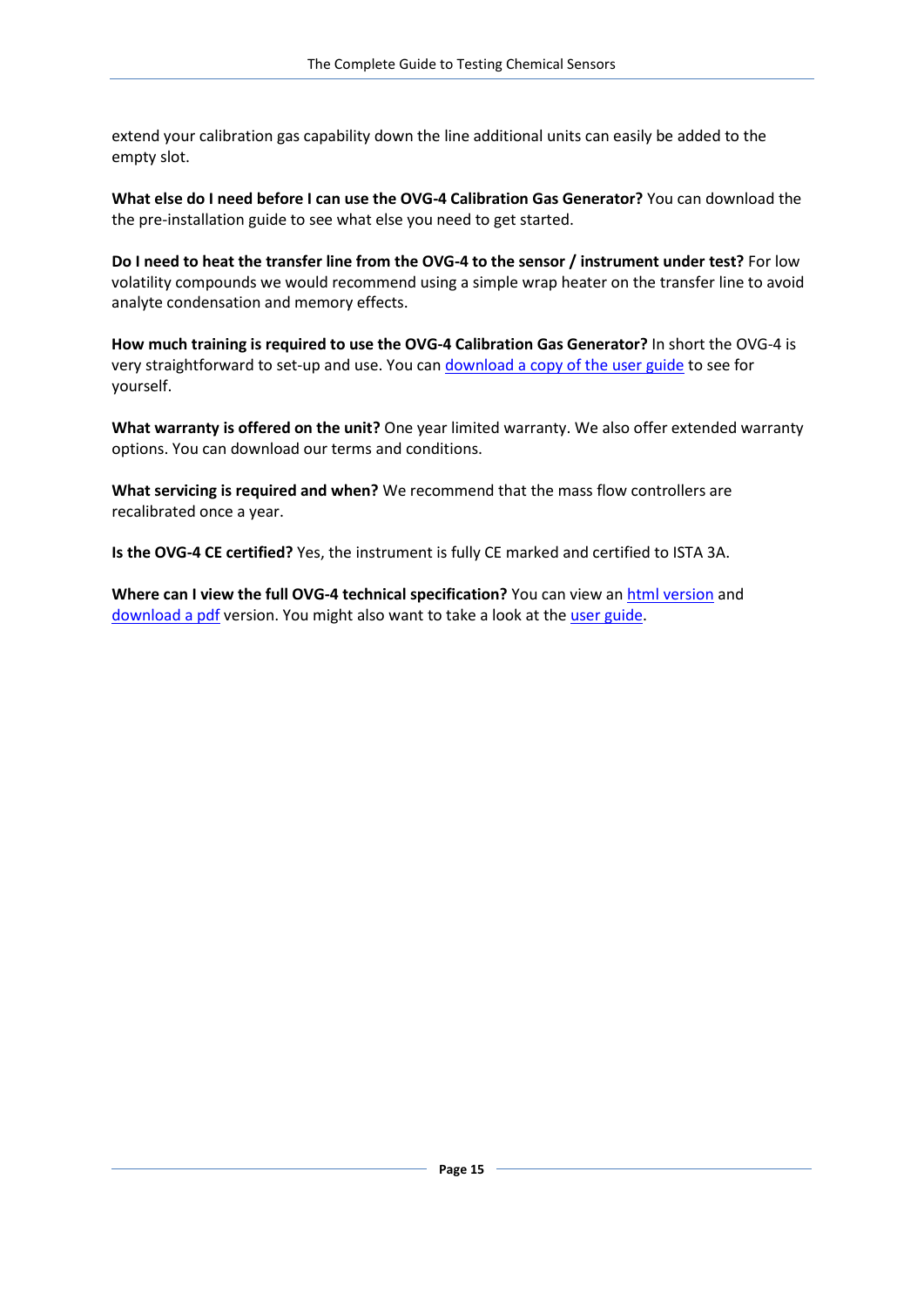# <span id="page-15-0"></span>**Appendix A: List of Permeation Sources**

| <b>List of Permeation Tubes</b> |                                 |                                 |                               |                                 |  |  |
|---------------------------------|---------------------------------|---------------------------------|-------------------------------|---------------------------------|--|--|
| 1 - Propanol                    | 2-(Ethylamino)ethanol           | a - Pinene                      | <b>Butyl cellosolve</b>       | Diethyl phosphite               |  |  |
| 1, 1, 3 -Trimethoxypropane      | 2, 3, 5-Trimethylnaphthalene    | Acenaphthalene                  | <b>Butyl chloride</b>         | Diethyl sulfate                 |  |  |
| 1, 2 - Propyleneimine           | 2, 3,5-Trimethylphenol          | Acetaldehyde                    | <b>Butyl isocyanate</b>       | Diethylamine                    |  |  |
| 1.2.4-Trichlorobenzene          | 2,2-Dimethylbutane              | Acetamide                       | <b>Butylamine</b>             | Diethyldimethyphosphoramidate   |  |  |
| 1, 2, 3-Trimethylbenzene        | 2.3-Dimethyl-2-butene           | Acetic acid                     | B-utylbenzene                 | Diethylenetriamine              |  |  |
| 1, 2, 4-Trimethylbenzene        | 2.3-Dimethylphenol              | Acetone                         | Butyraldehyde                 | Diethylethanolamine             |  |  |
| 1,1,1 tetrafluoroethane         | 2,4 Dinitrotoluene              | Acetonitrile                    | <b>Butyric acid</b>           | Diethylmethylphosphonothioate   |  |  |
| 1,1,1-Chlorodifluoroethane      | 2,4-Diaminotoluene              | Acetophenone                    | <b>Butyronitrile</b>          | Diisopropyl methylphosphonate   |  |  |
| 1,1,1-Dichlorofluoroethane      | 2,4-Lutidine                    | Acetylene                       | Camphene                      | Diisopropylamine                |  |  |
| 1,1,2,2-Tetrachloroethane       | 2,6-Diisopropylphenol           | Acrolein dimethyl acetal        | Carbon dioxide                | Dimethoxymethane                |  |  |
| 1.1.2-Trichloroethane           | 2,6-Disopropylphenyl isocyanate | Acrolein                        | Carbon disulfide              | Dimethyl disulfide              |  |  |
| 1,1,3,3-Tetramethyldisiloxane   | 2,6-Toluene diisocynanate       | Acrylamide                      | Carbon monoxide               | Dimethyl ether                  |  |  |
| 1,1-Dichloroethane              | 2'-Aminoacetophenone            | Acrylic acid                    | Carbon tetrachloride          | Dimethyl ethoxysilane           |  |  |
| 1,1-Dimethylhydrazine           | 2-Bromopropane                  | Acrylonitrile                   | Carbonyl fluoride             | Dimethyl formamide              |  |  |
| 1,2 - Propanediol               | 2-Butanone                      | Acrylonitrile-d3                | Carbonyl sulfide              | Dimethyl mercury                |  |  |
| 1,2 Epoxybutane                 | 2-Butyl mercaptan               | Allene                          | Catechol                      | Dimethyl methylphosphonate      |  |  |
| 1,2,3-Trichloropropane          | 2-Chlorethyl methyl sulfide     | Allyl chloride                  | Cellosolve acetate            | Dimethyl phosphite              |  |  |
| 1.2-Butadiene                   | 2-Chloroethanol                 | Allyl isothiocyanate            | Cellosolve                    | Dimethyl phthalate              |  |  |
| 1,2-Dichlorobenzene             | 2-Chloroethyl ethylsulfide      | Ammonia                         | Chlorine                      | Dimethyl sulfate                |  |  |
| 1,2-Dichloroethane              | 2-Chloroethyl phenyl sulfide    | Amyl acetate                    | Chlorobenzene                 | Dimethyl sulfide                |  |  |
| 1,2-Dichloropropane             | 2-Chlorophenol                  | Amyl alcohol                    | Chlorobenzene-d5              | Dimethyl sulfone                |  |  |
| 1,2-Diethybenzene               | 2-Chloropropane                 | Aniline                         | Chlorodibromomethane          | Dimethyl sulfoxide              |  |  |
| 1,2-Difluorobenzene             | 2-Ethylhexanol                  | Anthracene                      | Chloroform                    | Dimethyl trisulfide             |  |  |
| 1,2-Dimethoxyethane             | 2-Ethylhexyl acrylate           | Argon                           | Chloroiodomethane             | Dimethylacetamide               |  |  |
| 1,2-Dimethylnaphthalene         | 2-Ethylimidazole                | Arsenic trichloride             | Chloromethyl methyl ether     | Dimethylamine                   |  |  |
| 1,2-Ethanedithiol               | 2-Ethyltoluene                  | Arsine                          | Chloropicrin                  | Dimethylethanolamine            |  |  |
| 1.3-Butadiene                   | 2-Heptanone                     | Benzaldehyde                    | cis-2-Butene                  | Dimethylsilane                  |  |  |
| 1,3-Dichlorobenzene             | 2-Hexanone                      | Benzene                         | Crotonaldehyde                | Dioxane                         |  |  |
| 1.4 Thioxane                    | 2-Methoxybutane                 | Benzene-d6                      | cs-1,2-Dichloroethylene       | Dipropylene glycol methyl ether |  |  |
| 1,4-Diaminocyclohexane          | 2-Methoxyethyl ether            | Benzofuran                      | cs-1,3-Dichloropropene        | <b>Disilane</b>                 |  |  |
| 1.4-Dichloro-2-butene           | 2-Methyl pentane                | Benzoic acid                    | Cumene                        | Disopropyl fluorophosphate      |  |  |
| 1,4-Dichlorobenzene             | 2-Methyl pyrazine               | Benzyl alcohol                  | Cyclohexane                   | d-Limonene                      |  |  |
| 1,4-Difluorobenzene             | 2-Methyl-1-butanol              | Benzyl chloride                 | Cyclohexanol                  | Dodecafluorocyclohexane         |  |  |
| 1,6-Dichlorohexane              | 2-Methylbutanal                 | Benzyl mercaptan                | Cyclohexanone                 | Dodecane                        |  |  |
| 1-Bromo-4-fluorobenzene         | 2-Methylnaphthalene             | Bibenzyl                        | Cyclopentane                  | Dowtherm                        |  |  |
| 1-Bromobutane                   | 2-Nitrotoluene                  | Bicyclo (2.2.1) hepta-2.5-diene | Cyclopropanecarboxaldehyde    | Epichlorohydrin                 |  |  |
| 1-Bromopropane                  | 2-Pentanone                     | Biphenyl                        | Decane                        | Ethane                          |  |  |
| 1-Butene                        | 3-(Methylthio)propionaldehyde   | bis-2-Chloroethylether          | Deuterium oxide               | Ethanol                         |  |  |
| 1-Chloro-2-methylpropane        | 3.5-Difluoraniline              | <b>Boron trichloride</b>        | Diacetone alcohol             | Ethyl acetate                   |  |  |
| 1-Methoxy propanol acetate      | 3-Buten-2-ol                    | <b>Boron trifluoride</b>        | Dibutyl disulfide             | Ethyl acetylene                 |  |  |
| 1-Methoxy-2-propanol            | 3-Carene                        | <b>B-Pinene</b>                 | Dibutyl sulfide               | Ethyl acrylate                  |  |  |
| 1-Methoxy-2-propyl acetate      | 3-Cyanopyridine                 | <b>Bromine</b>                  | Dichlorosilane                | Ethyl benzene                   |  |  |
| 1-Methyl-2-propanol acetate     | 3-Ethyl pyridine                | Bromochloromethane              | Dichlorvos                    | Ethyl carbamate                 |  |  |
| 1-Methylbutadiene               | 3-Methyl pyridine               | Bromodichloromethane            | Dicyclohexylmethylphosphonate | Ethyl chloride                  |  |  |
| 1-Methylnaphthalene             | 3-Methyl valeric acid           | Bromoform                       | Dicyclopentadiene             | Ethyl disulfide                 |  |  |
| 1-Pentene                       | 3-Methyl-1-butanol              | Bromonitromethane               | Diethyl ether                 | <b>Ethyl lactate</b>            |  |  |
| 2-(2-Methoxyethoxy)ethanol      | 4-Vinylpyridine                 | Butane                          | Diethyl ethylphosphonate      | Ethyl mercaptan                 |  |  |
| 2-(Diethylamino) ethanethiol    | 4-Aminobiphenyl                 | Butanol                         | Diethyl malonate              | Ethyl methyl ether              |  |  |
| 2-(Disopropylaminc) ethanol     | 4-tert-Butyltoluene             | <b>Butyl acrylate</b>           | Diethyl methylphosphonate     | Ethyl methyl sulfide            |  |  |
|                                 | 4-Vinyl cyclohexane             |                                 | Diethyl methylphosphonite     |                                 |  |  |